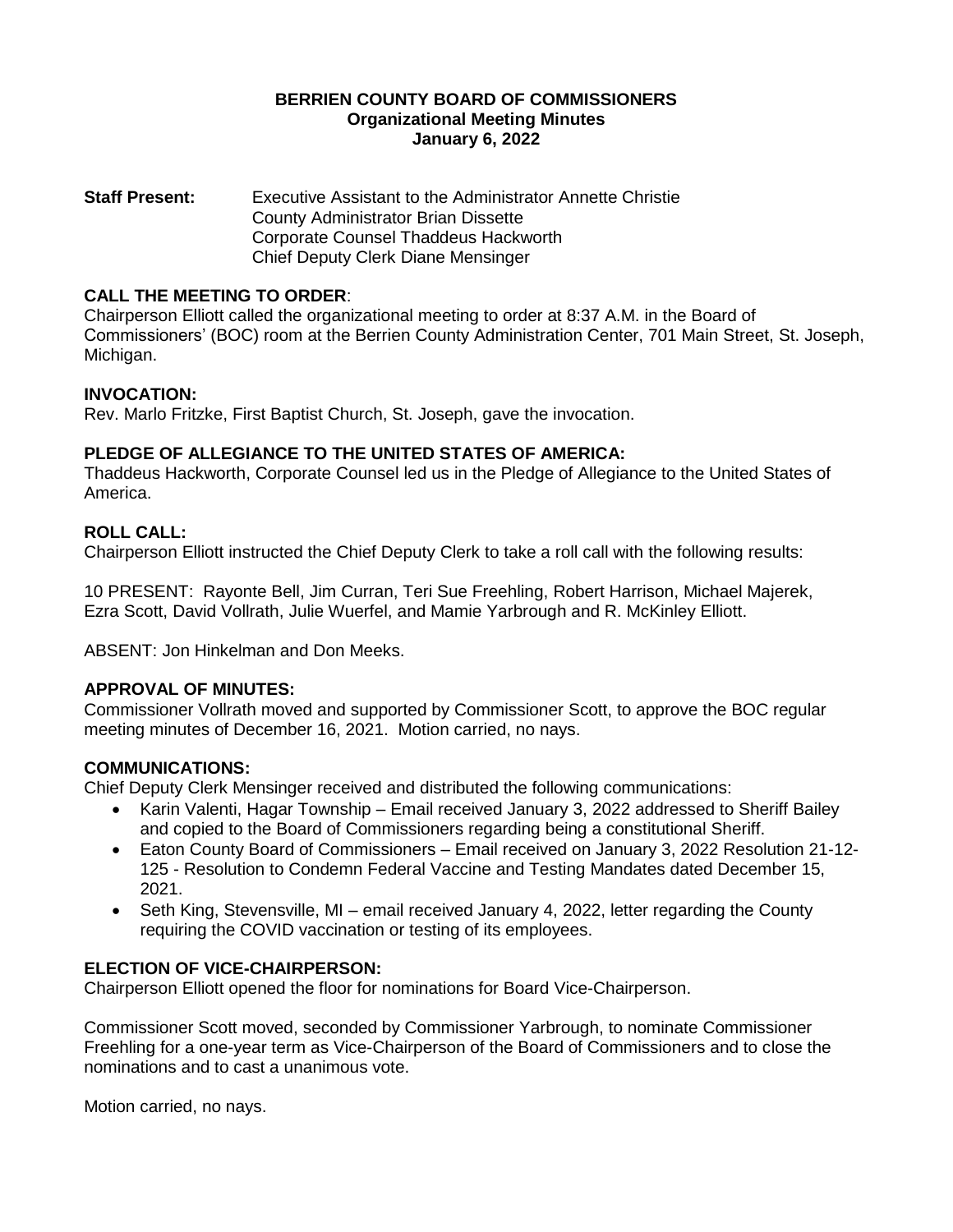# **CHAIR APPOINTMENTS - Parliamentarian, Sergeant At Arms, Chaplain:**

Chairperson Elliott stated he would like the current appointees to continue in their positions again this year. All agreed.

- Parliamentarian Commissioner Freehling
- Sergeant At Arms Commissioner Curran
- Chaplain Commissioner Yarbrough

## **CHAIRPERSON APPOINTS COMMITTEE CHAIRS AND MEMBERS – Administration, Finance, Personnel & Human Services:**

Chairperson Elliott stated that he would like the Committee Assignments to remain the same for now and that Committee Chairpersons will select the Committee Vice-Chairperson.

### **Administration Commissioner Curran, Chairperson** Commissioner Meeks Commissioner Vollrath Commissioner Wuerfel

# **Finance**

### **Commissioner Yarbrough, Chairperson**

Commissioner Freehling Commissioner Hinkelman Commissioner Scott

# **Personnel and Human Services**

**Commissioner Harrison, Chairperson** Commissioner Bell Commissioner Majerek

## **REQUISITION REVIEW:**

Executive Administrative Assistant Annette Christie presented the requisitions to the Board for their review and discussion.

## **APPROVAL OF INTERIM CALENDAR FOR 2022 COMMISSIONERS' MEETINGS:**

Chairperson Elliott presented to the Board a draft of the 2022 Commissioners' Committee of the Whole and Board of Commissioners regular meetings. Discussion was held regarding night meetings, location, time and attendance. The Board will keep this option open. Chairperson Elliott asked Vice-Chairperson Freehling to reach out to municipalities regarding interest in hosting a night meeting.

Commissioner Freehling moved, seconded by Commissioner Wuerfel, to approve the tentative and Interim Calendar for 2022 of the Committee of the Whole and 2022 Regular Board of Commissioners Meetings.

Motion carried, no nays.

## **CONFLICT OF INTEREST WAIVERS DISTRIBUTION:**

Chairperson Elliott discussed the Conflict of Interest and the Conflict of Interest Disclosure Form. Forms were distributed to the Board with instructions to return to Annette Christie by next Thursday's meeting.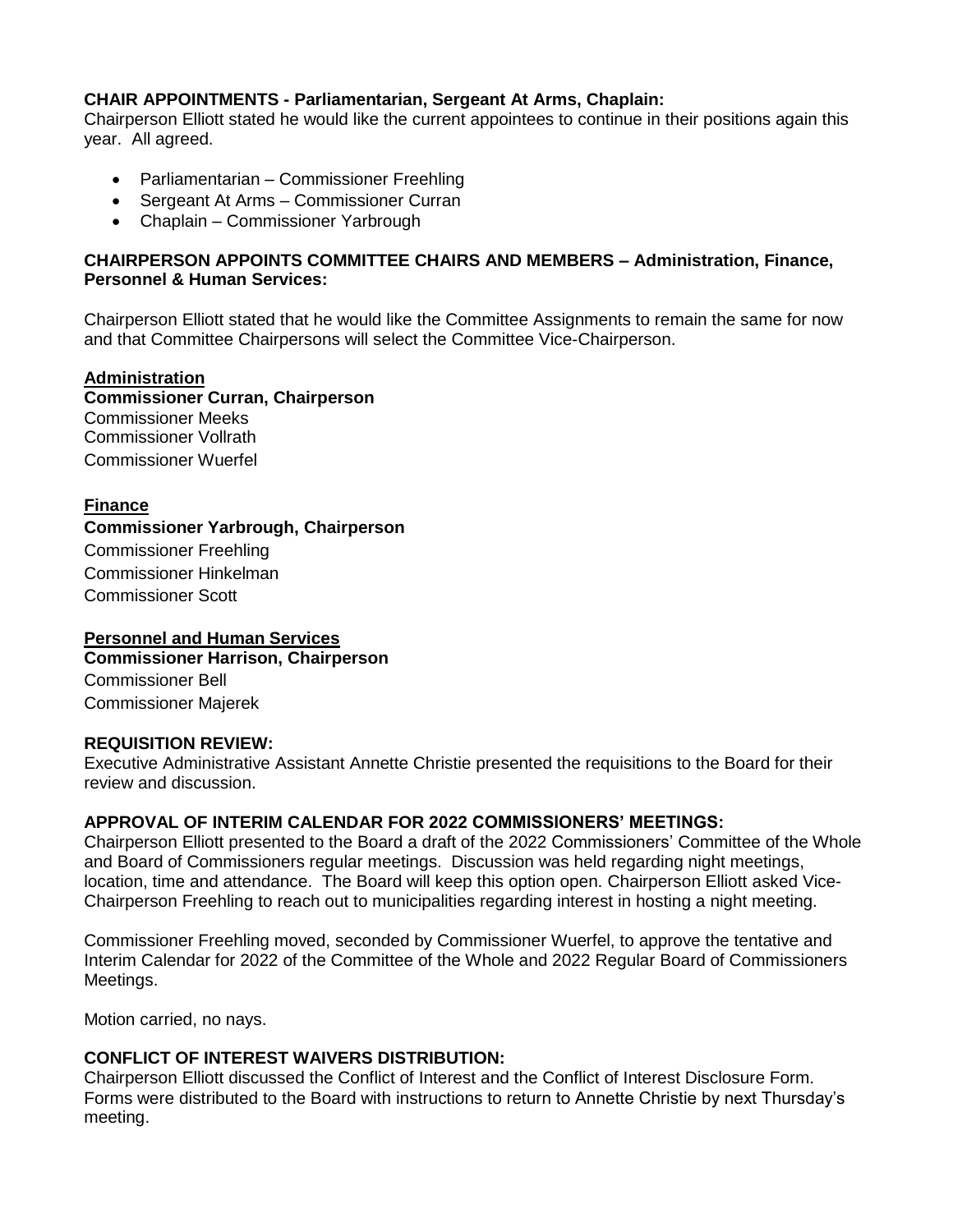## **COMMITTEE REPORTS**:

The Finance Committee (12/30/2021) and the Personnel & Human Services Committee (Administrator Evaluation and BOC Bylaws) gave their committee reports. Committee minutes are available at www.berriencounty.org.

**PUBLIC COMMENTS REGARDING RESOLUTIONS - Public comments at this portion of the meeting must be related to resolutions listed on today's agenda only. Those speaking during public comments may do so no longer than two minutes and shall identify themselves by name and city, township, or village. (Article III, 3.9B-C):** None.

### **CONSENT CALENDAR:**

Commissioner Scott moved, seconded by Commissioner Bell, to approve the Consent Calendar as presented.

Commissioner Freehling stated that she will abstain from Requisition # 56714 to REV Excavating for in the amount of \$15,270.00 on Resolution B2201060.

| Resolutions # | <b>Description</b>                  |
|---------------|-------------------------------------|
| F2201013      | <b>Weekly Bills Approval</b>        |
| B2201060      | <b>Weekly Requisitions Approval</b> |
| F2201107      | Road Payables Approval              |

Chairperson Elliott instructed the Chief Deputy Clerk to take a roll call vote with the following results:

10 YEAS: Freehling, Harrison, Majerek, Scott, Vollrath, Wuerfel, Yarbrough, Bell, Curran, and Elliott.

Motion carried, no nays.

### **COMMISSIONER REPORTS:**

Condolences and memories were shared regarding the passing of Commissioner Majerek's father, Ted Majerek.

### **ADMINISTRATOR REPORT:**

Administrator Dissette welcomed Thaddeus Hackworth as Corporate Counsel.

The BOC has received a variety of comments regarding masking and quarantining in the schools. Next week Guy Miller, Interim Director of the Berrien County Health Department will be presenting at next week's Committee of the Whole meeting with Eric Hoppstock, Berrien RESA Superintendent, to talk about the current state of COVID, current state of quarantines, availability of vaccines, etc., and then will dive into answering lingering questions about the County's role, the schools roles and how those work together at this time.

Abonmarche Consultants and Pearson Construction are nearing the completion of the physical onsite assessments of all of the County's buildings. They are moving into preparing written documents and it is anticipated that they will need to start engaging with the Board in the next month or so to start going through all of our properties. Administrator Dissette asked the BOC to give some thought about what the best way to manage those conversations would be – is it through Committee on Committee, to Committee of the Whole, or go through Administration? This will take some time as we are talking about multiple buildings and they will be going through them with a fine tooth comb.

Jim Hettinger is nearing the point the where Board will need to take action or ask for significant edit. Administrator Dissette has received feedback from Commissioners Curran, Freehling and Wuerfel.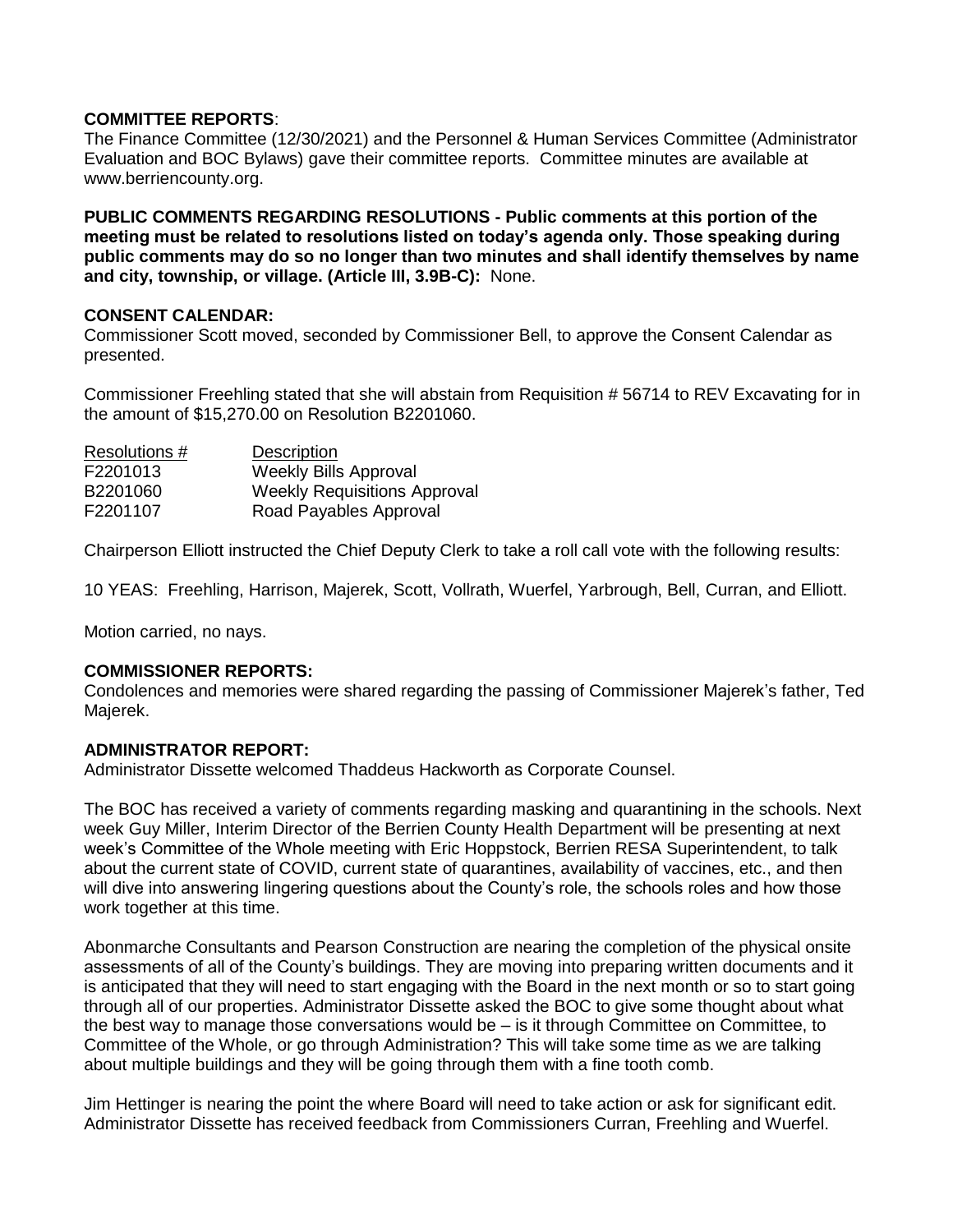They have agreed to work with Mr. Hettinger to work though their questions and comments. Mr. Hettinger is willing to meet them on an one-on-one basis or attend a Committee of the Whole meeting. The Board just needs to let Administrator Dissette know and he will set up meetings. Administrator Dissette's goal is to beat up the document to the point that the Board is ready to adopt the document. The importance of document is that it will provide a road map for the use of the ARPA dollars. That would be investments in County owned properties, potential grants to local units, etc. The clock is ticking as we need to have those funds earmarked and spent by the end of 2024. If there are projects in the que prior to end of 2024, those projects would be allowed to be funded through the end of 2026. Many of our projects could take a year and one-half to two years to complete.

### **GENERAL PUBLIC COMMENTS – Those speaking during public comments may do so no longer than two minutes and shall identify themselves by name and city, township, or village. (Article III, 3.9B-C):**

Melissa Clapper, St. Joseph Charter Township – spoke about the importance of night meetings. She also thanked the BOC and staff for all they do.

Michael Hoyh, City of Benton Harbor – spoke about Dr. Jeff Richards, a local veterinarian who also served on the St. Joseph City Commission and served as Mayor, who passed away this week.

### **OTHER BUSINESS:**

OSHA EMERGENCY TEMPORARY STANDARD (ETS)

The US Supreme Court in the  $6<sup>th</sup>$  District Circuit Court is hearing OSHA's vaccination/testing mandate to determine if it is constitutional or not.

Chairperson Elliot read the following statement into the record and stated it will also be on the website:

*In response to the COVID-19 pandemic, on November 5, 2021, OSHA issued an Emergency Temporary Standard (ETS) requiring that employers with over 100 employees require their employees to either be vaccinated or wear a protective face covering and take weekly tests while in the workplace. If this standard survives all legal challenges, it will soon go into effect. While Berrien County must prepare expeditiously for the possibility that this mandatory rule goes into full effect, the Board of Commissioners continues to closely monitor the ongoing legal developments related to the rule. The County will be prepared to comply with the OSHA requirement if the US Supreme Court determines that it is constitutional. Otherwise, the County will not implement such a vaccination / testing policy.* 

Administrator Dissette stated that he has received complaints from the staff that they don't want a vaccination / testing mandate. He will be holding a ZOOM meeting this afternoon with Department Heads. If the mandate does make it past the Supreme Court on Friday, the County will still need to be prepared to follow it. A policy will be developed and will go to the Personnel and Human Services Committee for approval, then to the full Board for approval.

Commissioner Scott stated his personal opinion on the ETS and what bothers him is that the staff will have to pay for the testing. He feels that the County has received COVID money and it should be used to pay for tests.

Undersheriff Chuck Heit stated that if the ETS does make it past the Supreme Court that he agrees with Commissioner Scott that employees should not have to pay for testing.